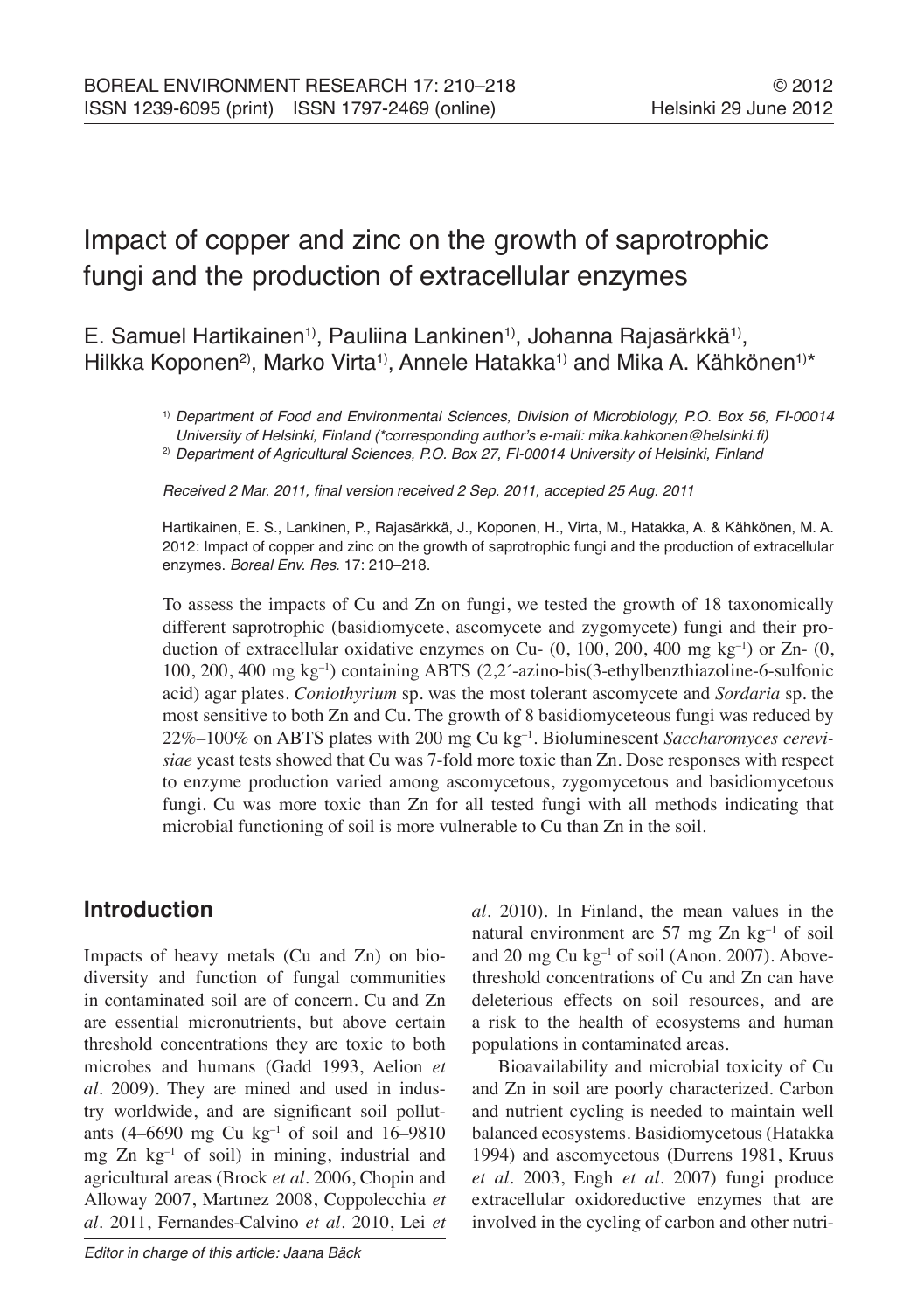ents, and can depolymerize biopolymers and degrade recalcitrant xenobiotic compounds to carbon dioxide (Hatakka 1994). Heavy metals can decrease the ability of fungi to grow and produce extracellular enzymes (Gadd 1993, Baldrian 2003), and can consequently affect the cycling of carbon and nutrients. The response of a microbial population to toxic metals is characterized by a shift from bacteria- to fungi-dominated ecosystems (Chander *et al.* 2001, Khan and Scullion 2002, Turpeinen *et al.* 2004). Fungi are more resistant to metals than bacteria (Lechevalier 1977, Frostegård *et al.* 1993, Khan and Scullion 2002). Cu and Zn can hinder the carbon and nutrient cycles, causing deleterious impacts on the functioning and productivity of soil (van Beelen and Fleuren-Kemilä 1999). The growth of fungi and their production of extracellular enzymes associated with the carbon and nutrient cycles are good indicators of soil health. Little is known about the growth of fungi and their production of oxidative extracellular enzymes under heavy metal stress. Polluted soils often contain heavy metals, which can decrease the ability of fungi to degrade harmful xenobiotic compounds during bioremediation.

The aim of this study was to assess the effects of Cu and Zn on selected basidiomycetous, ascomycetous and zygomycetous fungi. We measured the growth of 18 saprotrophic fungi and changes in their production of extracellular oxidoreductive enzymes when grown in the presence of Cu and Zn on malt extract agar plates (MEA) containing 2,2´-azino-bis(3 ethylbentzthiazoline-6-sulfonic acid) (ABTS) as an indicator. To measure the bioavailability and toxicity of heavy metals, we used eukaryotic *Saccharomyces cerevisiae* yeast and procaryotic *Escherichia coli* bacteria, which have specific receptors for Cu and Zn.

## **Material and methods**

#### **Fungi and inocula**

Nine isolates of the litter-decomposing saprotrophic ascomycetes representing the genera *Chaetomium*, *Gliocladium*, *Sordaria*, *Cylindrocarpon*, *Pyrenophora*, *Coniothyrium*, *Alternaria*, *Fusarium,* and *Epicoccum* and one isolate of a saprotrophic zygomycete belonging to the genus *Mortierella* were isolated from straw that had been buried over winter in arable soil in southern Finland. The straw was surface-sterilized with 70% EtOH and 2% hypochlorite and placed on agar plates containing 2% malt extract (MEA). Pure cultures of isolated fungi were maintained on 2% MEA and identified morphologically under an optical microscope. Pure cultures were stored on 2% MEA in sterile glass tubes at 4 °C.

Eight litter-decomposing basidiomycetous fungi were obtained from the Fungal Biotechnology Culture Collection (FBCC) at the Department of Food and Environmental Sciences, University of Helsinki, Finland, and the culture collection of the International Graduate Institute of Zittau, Germany. All the basidiomycetous fungi except *Agaricus bisporus* were selected for their ability to grow in heavy metal (Pb) contaminated soil, as described in Kähkönen *et al.* (2008). The selected basidiomycetous fungi included *Agaricus bisporus* ATCC 62459, *Agrocybe praecox* FBCC 476, *Gymnopus peronatus* FBCC 635 (syn. *Collybia peronata*), *Gymnopilus sapineus* FBCC 100, *Mycena galericulata* FBCC 598, *Gymnopilus luteofolius* X9, *Stropharia aeruginosa* FBCC 521 and *Stropharia rugosoannulata* FBCC 475 (Table 1). All the fungi except *S. rugosoannulata*, which colonizes straw, occur in boreal forests (Salo *et al.* 2006). The selected strains were maintained on 2% w/w malt extract agar. The inocula for the soil cultures were made from two week-old malt agar (2% w/w, Biokar Diagnostics) plate cultures: 5 plugs (10 mm diameter) of the fungus growing on agar were harvested and added to 200 ml sterilized (pH 5) basal liquid medium (Steffen *et al.* 2002) containing 2 g rye bran. The two week-old inoculum was homogenized by shaking with sterilized glass beads for 15 s.

#### **Color plate tests**

The production of extracellular oxidoreductive enzymes by 18 litter-decomposing saprophytic fungi was tested in the presence of Cu or Zn  $(0, 100, 200, 400 \text{ mg kg}^{-1})$  containing media. The basal medium plates for the basidiomyc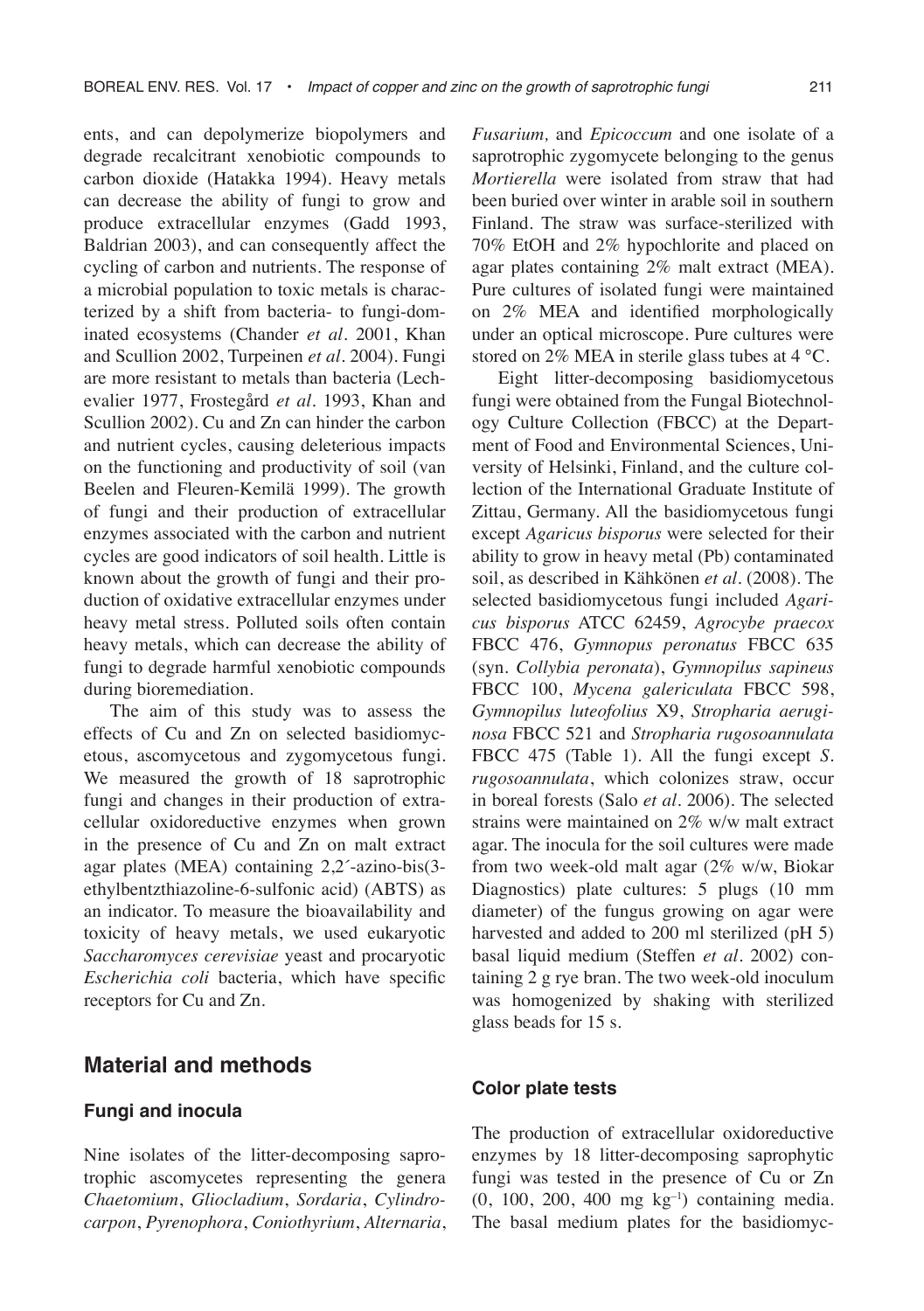etous fungi and the malt extract agar plates for the ascomycetous fungi contained 250 mg  $kg^{-1}$ ABTS (Sigma-Aldrich, USA). The diameters of the growth and the colored zones, which indicated the fungal extracellular enzymatic reactions, were measured and compared to those grown on control ABTS agar plates without added Cu or Zn.

#### **Soil plate tests**

Soil was sampled with a shovel from the humus layer (0–6 cm) in the podzolized *Pinus sylvestris* forest soil in southern Finland (60°13´N, 25°2´E) with no known point source of metal contamination. Cu and Zn contents were 15 and 50 mg kg–1 soil (w/w), respectively. Contents of Cu and Zn in the soil were measured using microwave nitric acid digestion and ICP mass spectroscopy as described in Kähkönen *et al.* (1998). Solutions of  $CuCl<sub>2</sub>$  or  $ZnCl<sub>2</sub>$  (3 ml) were added to 9 g w/w of the soil in a Petri dish (10 cm diameter) to achieve a final concentration of 100 mg  $kg^{-1}$ soil. Control soil cultures did not contain added Cu or Zn. Eight selected basidiomycetous fungi were grown in liquid culture for two weeks. Two milliliters of the liquid culture was then added to the soil. Three plates per treatment were incubated at 25 °C for 3 weeks. The growth of fungi was visually observed using a stereomicroscope, and growth in a plate was measured on an area basis. The carbon and nitrogen content in the soil were analyzed using an LECO CHN analyzer, as described by Kähkönen *et al.* (1998). Carbon

and nitrogen contents (mean  $\pm$  SD) in the humus layer soil were  $40.6\% \pm 1.3\%$  dw and  $1.7\% \pm 1.3\%$ 0.1% dw, respectively. The soil pH  $(4.3 \pm 0.2)$ was determined as described by Kähkönen *et al.* (2002).

## **Copper and zinc toxicity and copper activity measurements using yeast assays**

Cu and Zn toxicity was measured using the bioluminescent yeast *Saccharomyces cerevisiae* strain BMA64/luc (Leskinen *et al.* 2005) by measuring the decrease in light emission. The synthetic minimal (SM) medium contained 6.7 g Difco yeast nitrogen base without amino acids (BD, USA) per 910 ml. The synthetic complex (SC) medium contained 6.7 g Difco yeast nitrogen base without amino acids and 1.4 g yeast synthetic drop-out mix (Sigma-Aldrich Co., St. Louis, USA) per 910 ml. The pH of each medium was adjusted to 5.6.

Cultivation of *S. cerevisiae* for toxicity assays was performed as described by Leskinen *et al.* (2005). An incubation time of 30 min was sufficient to detect toxicity among eight concentrations of Cu or Zn  $(50-5000 \text{ mg kg}^{-1})$ of soil) with duplicate samples. Toxicity was tested by measuring the decrease in light emission relative to a control containing only water as the solvent. Growth inhibition of BMA64/luc yeast was tested in duplicate on SC agar plates at eight concentrations of Cu or Zn ranging from 50–5000 mg  $kg^{-1}$ . SC agar (1 ml) was added to

**Table 1.** The growth of eight litter-degrading basidiomycetous fungi  $(n = 3)$  in soil contaminated with Cu or Zn (100) mg kg–1 of soil) or in non-contaminated soil.

| Fungus                             |         | Cu-contaminated soil  Zn-contaminated soil | Non-contaminated soil |
|------------------------------------|---------|--------------------------------------------|-----------------------|
| Agaricus bisporus ATCC62459        |         |                                            |                       |
| Agrocybe praecox FBCC 476          | $^{++}$ | $^{++}$                                    |                       |
| Gymnopus peronatus FBCC 635        |         |                                            |                       |
| Gymnopilus sapineus FBCC 100       |         |                                            |                       |
| Mycena galericulata FBCC 598       |         |                                            |                       |
| Gymnopilus luteofolius X9          |         |                                            |                       |
| Stropharia aeruginosa FBCC 521     |         |                                            |                       |
| Stropharia rugosoannulata FBCC 475 |         |                                            |                       |
| Control soil without inoculum      |         |                                            |                       |

 $-$  = No growth,  $+$  = weak growth,  $++$  = moderate growth.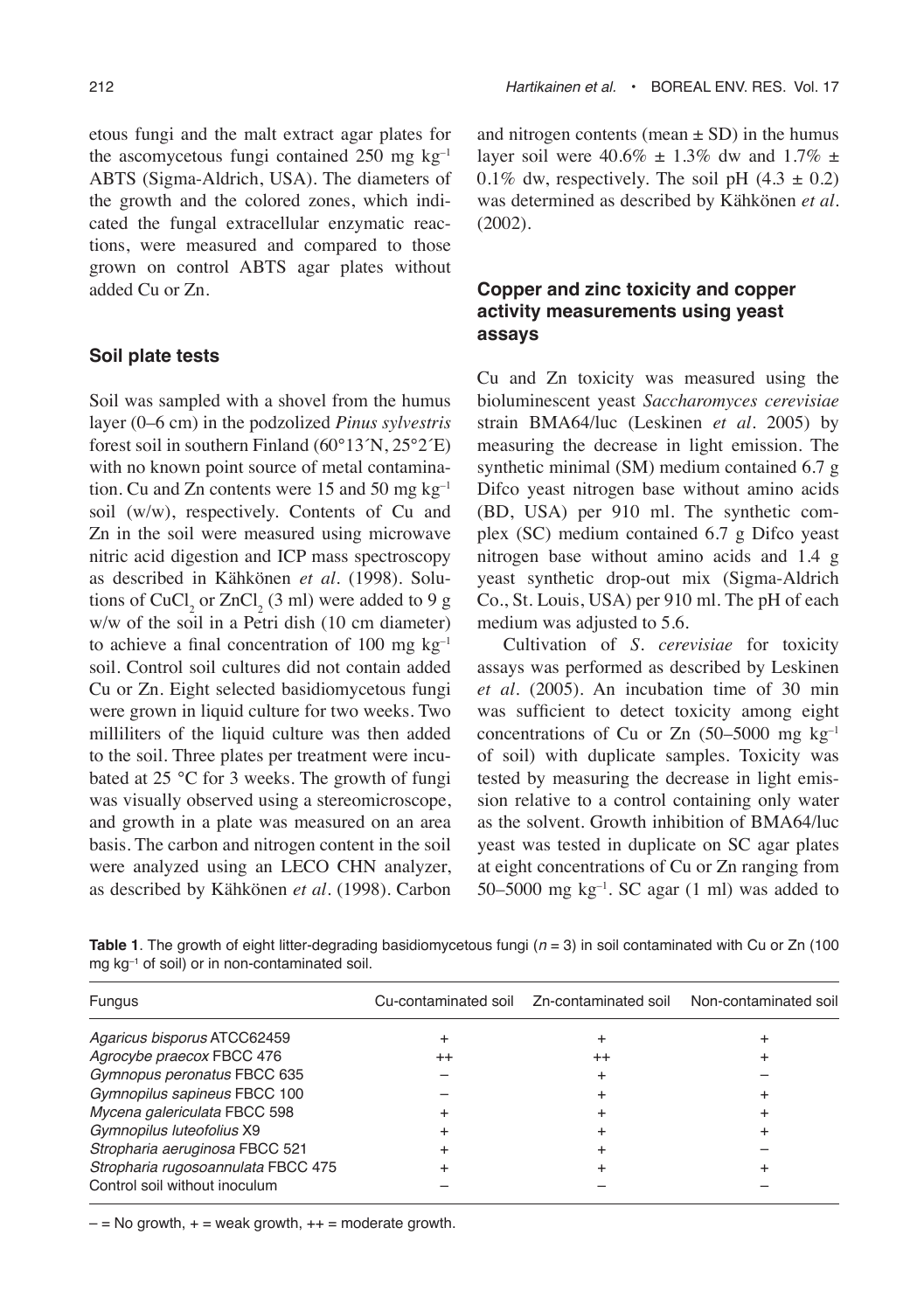a well of a 24-well microtiter plate, and 20  $\mu$ l of diluted overnight yeast culture was spread on the agar surface. The plate was incubated at 30 °C, and growth inhibition was visually assessed after 24 and 48 h. The  $EC_{50}$  value was calculated by fitting the curve to the results from the inhibition of light emission of *S. cerevisiae* at the various metal concentrations. EC<sub>50</sub> value expresses concentration, where effect is 50 % of that in the control without added Cu or Zn.

#### **Copper and zinc toxicity and activity measurements in the bacterial assay**

Metal toxicity was measured using *Escherichia coli* strain pDNlux (J. Rajasärkkä unpubl. data), which constitutively expresses bacterial luciferase. The toxicity of soil containing various concentrations (8) of Cu or Zn ranging from 50–5000 mg  $kg^{-1}$  of soil was tested in duplicate by measuring the decrease in light emission relative to a control containing only water as the solvent.

The biological activity and toxicity assays were performed using a heavy metal morpholinepropanesulfonic acid (MOPS/HMM) medium supplemented with 0.5% (wt/vol) casein hydrolyzate. Freeze-dried *E. coli* cells were used (Tauriainen *et al.* 1998). An ampoule of freeze-dried cells was rehydrated in 6 ml HMM medium and incubated at room temperature for 2 h. For each test (carried out in triplicate) the rehydrated cells (50  $\mu$ l) were mixed with 50  $\mu$ l of sample in a well of a 96-well plate, and the plate was incubated at 30 °C for 2 h. The luminescence in the wells was measured using a Victor 3 1420 multilabel counter (Perkin-Elmer Wallac, Turku, Finland) in a luminescence mode using 1-s counting time. The  $EC_{50}$  value was calculated by fitting the curve to the results from the inhibition of light emission of *E. coli* at the various metal concentrations.  $EC_{50}$  value expresses concentration, where effect is 50% of that in the control without added Cu or Zn.

#### **Statistical tests**

For each fungus a *t*-test (Sokal and Rolf 1969) was used to test the significance of differences

in fungal growth or enzyme production (color formation zone) on ABTS plates containing Cu or Zn compared with that on ABTS plates without added Cu or Zn. Statistical calculations were performed using the Excel (Microsoft) program. The suitability of the data was tested using the Shapiro-Wilk test (Sokal and Rolf 1969).

## **Results**

Growth of the tested ascomycetous fungi decreased by 4%–98% in the presence of 100 mg Cu kg<sup>-1</sup>, and by  $4\%$ -78% in the presence of 100 mg Zn  $kg^{-1}$  (Fig. 1). The only exception was growth of *Coniothyrium* sp*.*, which increased by  $40\%$  in the presence of 200 mg Zn kg<sup>-1</sup>.

The levels of enzyme production in the presence of Cu or Zn varied among the ascomycetous fungi (Fig. 2). As compared with the control, the zone of color formation increased by 15%– 27% for *Chaetomium* sp., *Epicoccum* sp. and *Cylindrocarpon* sp. in the color agar plates containing 100–200 mg Cu  $kg^{-1}$ , but decreased by 20%–40% for *Coniothyrium* sp. and 63%–100% for *Sordaria* sp. and *Pyrenophora* sp. in this Cu concentration range. *Fusarium* sp., *Gliocladium* sp*.* and *Mortierella* sp*.* did not show any color reaction at any Cu concentration tested on ABTS agar plates. As compared with the control, the zone of color formation increased by 12%–62% for *Sordaria* sp., *Alternaria* sp., *Mortierella* sp., *Cylindrocarpon* sp. and *Chaetomium* sp. in the color ABTS agar plates containing 100 mg Zn kg–1. Production of oxidative enzymes by *Epicoccum* sp. increased by 40% on the color agar plates containing 100–400 mg Zn kg–1*.* For *Coniothyrium* sp. and *Pyrenophora* sp., the color zone formation decreased by 17%–31% on the ABTS color agar plates containing 100 mg Zn kg–1. *Gliocladium* sp. did not show any color reaction in the presence of Zn.

The growth of all eight litter-decomposing basidiomycetous fungi was dramatically inhibited (22%–100%) in the presence of 200 mg Cu  $kg^{-1}$  (Fig. 3). In contrast, on the plates containing 100 mg Zn kg–1, *A. praecox*, *G. peronatus*, *G. sapineus*, *M. galericulata*, *S. aeruginosa* and *S. rugosoannulata* increased their growth by 2%–272%.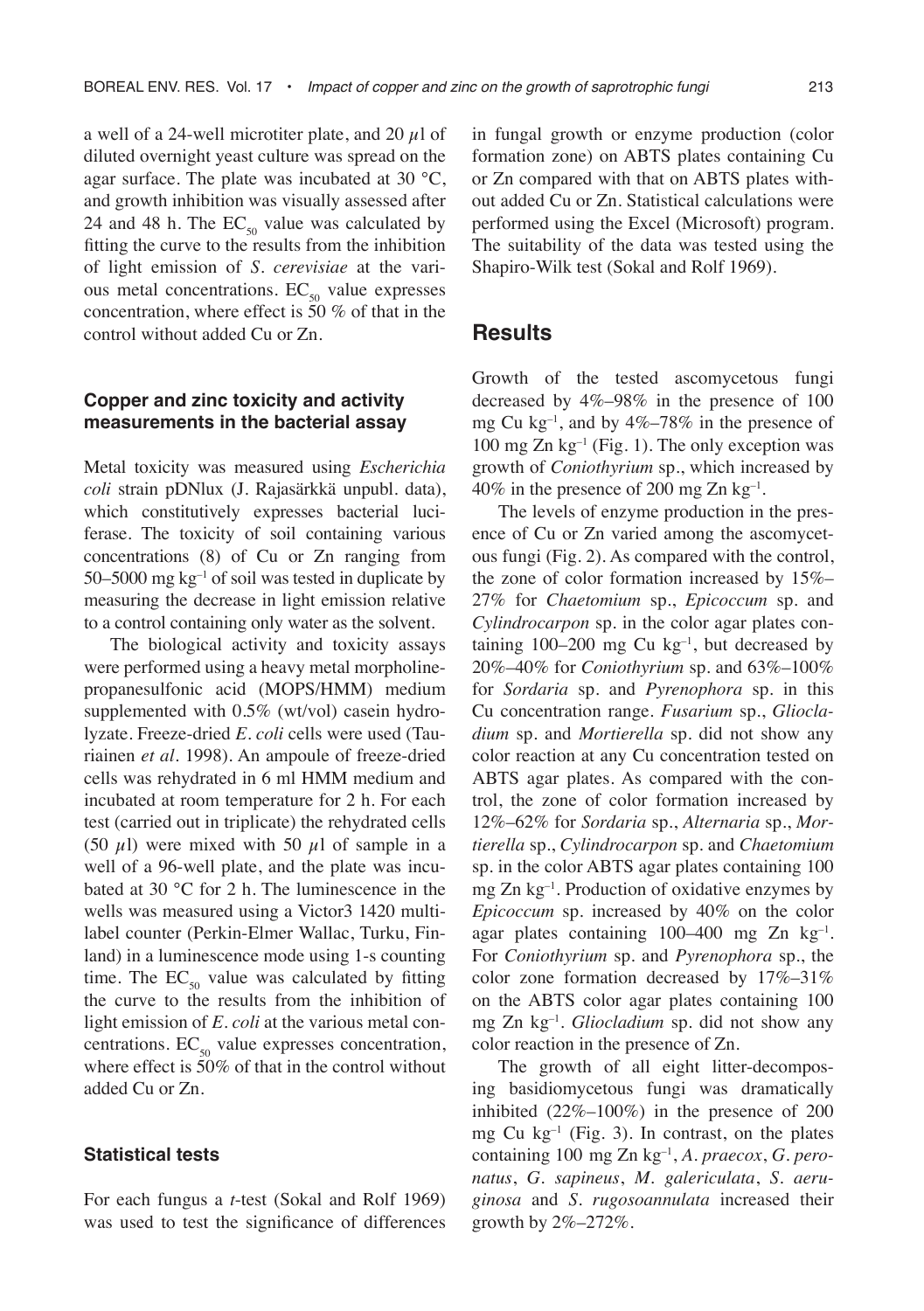## 214 Hartikainen et al. • Boreal Env. Res. Vol. 17



**Fig. 1**. Growth of nine ascomyceteous and one zygomycetous fungi in the presence of Cu or Zn (100, 200, 400 mg kg–1) on ABTS malt extract agar plates  $(n = 3)$ . The error bars indicate standard deviations; horizontal line = control (0 mg  $kg^{-1}$ ). Growth of all fungi was significantly different ( $p <$ 0.05) from controls grown in the absence of added Cu or Zn.

**Fig. 2**. Enzyme production (as measured by color zone formation) of nine ascomycetous and one zygomycetous fungi in the presence of Cu or Zn (100, 200, 400 mg kg–1) on ABTS malt extract agar plates  $(n =$ 3). The error bars indicate standard deviations; horizontal line = control (0 mg kg–1). Enzyme production by all fungi was significantly different ( $p <$ 0.05) from controls without added Cu or Zn.

Growth of basidiomycetous fungi was tested on the Cu and Zn containing soil plates. The best-growing fungus was *A. praecox*, both in the presence of Cu- and Zn-contaminated soil (Table 1). *Mycena galericulata* and *S. rugosoannulata* grew in the Cu- or Zn-contaminated soil. Neither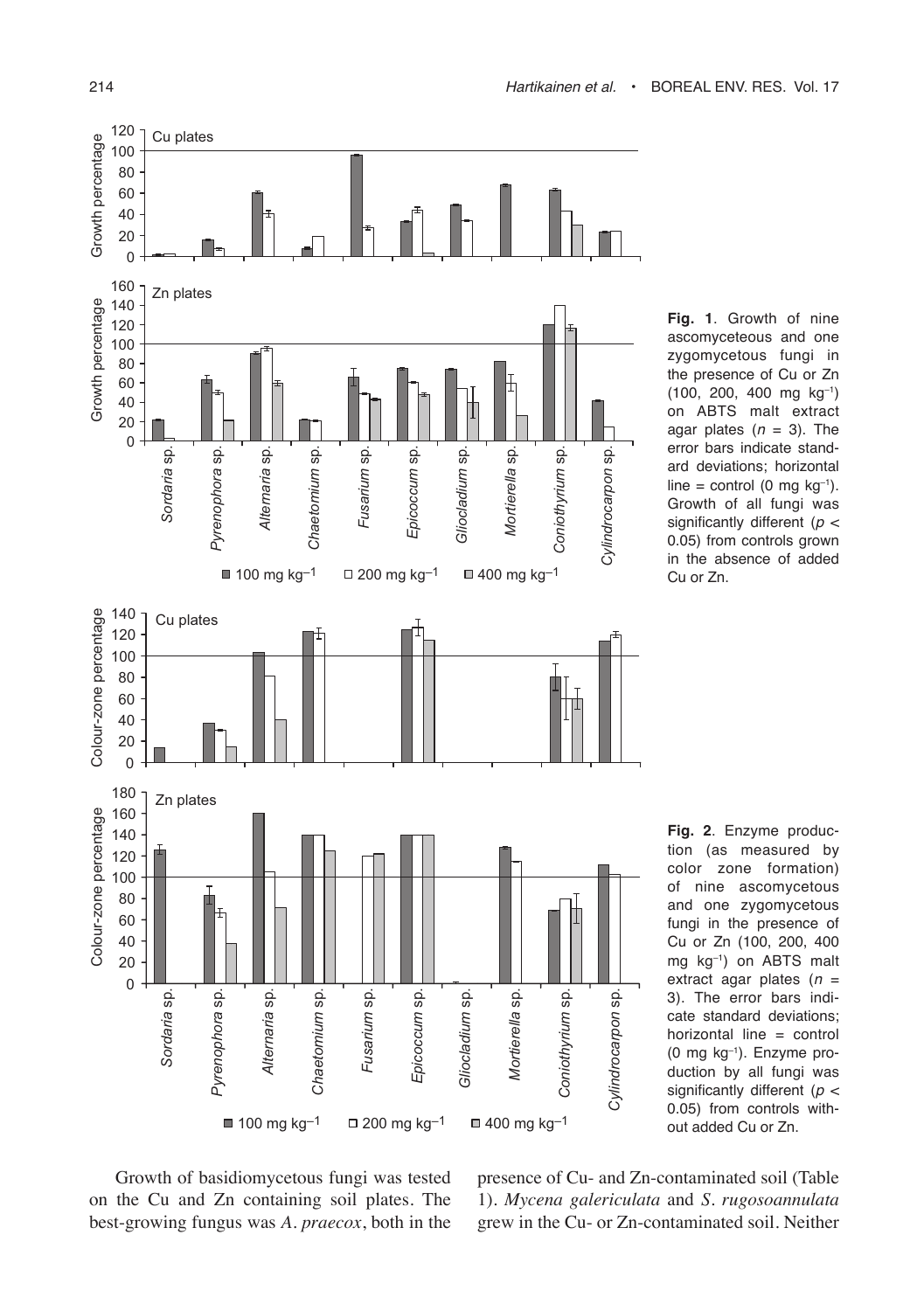

**Fig. 3**. Growth of eight basidiomycete fungi was tested in the presence of Cu or Zn (100, 200, 400 mg kg–1) on ABTS malt extract agar plates  $(n =$ 2). The error bars indicate standard deviations; horizontal line = control (0 mg kg–1). Growth of all fungi was significantly different ( $p$  < 0.05) from controls grown in the absence of Cu or Zn.

*G. peronatus* nor *G. sapineus* grew in the Cucontaminated soil.

The toxicity of Cu, determined by the growth of *S. cerevisiae* (BMA64/luc) in the plate tests  $(EC_{50} = 75 \text{ mg kg}^{-1} \text{ soil})$ , was up to an order of magnitude higher than the toxicity determined by the production of bioluminescence by *S. cerevisiae* (EC<sub>50</sub> = 550 mg kg<sup>-1</sup> of soil) or *E. coli* 

**Table 2**.  $EC_{50}$  values for the Cu receptor-containing bioluminescent bacterium E. coli, the Zn receptor-containing bioluminescent bacterium E. coli, the Cu or Zn receptor-containing bioluminescent yeast S. cerevisiae, and the growth of the bioluminescent yeast S. cerevisiae. All values are mg kg<sup>-1</sup> of soil.

|                            | $EC_{\kappa_0}$ [Cu] $EC_{\kappa_0}$ [Zn] |      |
|----------------------------|-------------------------------------------|------|
| <b>Bioluminescent test</b> |                                           |      |
| S. cerevisiae (BMA64/luc)  | 550                                       | 3500 |
| E. coli (pDNlux)           | 260                                       | 60   |
| Growth test in a plate     |                                           |      |
| Inhibition of growth of    |                                           |      |
| S. cerevisiae              | 75                                        | 1750 |

(pDNlux) ( $EC_{50} = 260$  mg kg<sup>-1</sup> of soil) (Table 2). The toxicity of Zn, determined by measuring bioluminescence from *E. coli* (pDNlux) bacteria  $(EC_{50} = 60$  mg kg<sup>-1</sup> of soil), was 1-2 orders of magnitude higher than the toxicity determined by measuring bioluminescence from *S. cerevisiae* yeast (EC<sub>50</sub> = 3500 mg kg<sup>-1</sup> of soil) and the growth of *S. cerevisiae* in plate tests ( $EC_{50} = 1750$ mg  $kg^{-1}$  of soil). The toxicity of Cu was 7–20 times greater than that of Zn, as determined by the corresponding *S. cerevisiae* yeast tests.

## **Discussion**

Growth of the nine ascomycetous fungi and one zygomycetous fungus decreased by 4%–98% on Cu or  $Zn$  (100 mg kg<sup>-1</sup>) containing ABTS plates. The only exception was *Coniothyrium* sp., which showed increased growth in the presence of 100–400 mg Zn kg–1. Tolerance of *Coniothyrium* sp. to Zn is an advantage in the Zn-contaminated soil, where it may became the dominant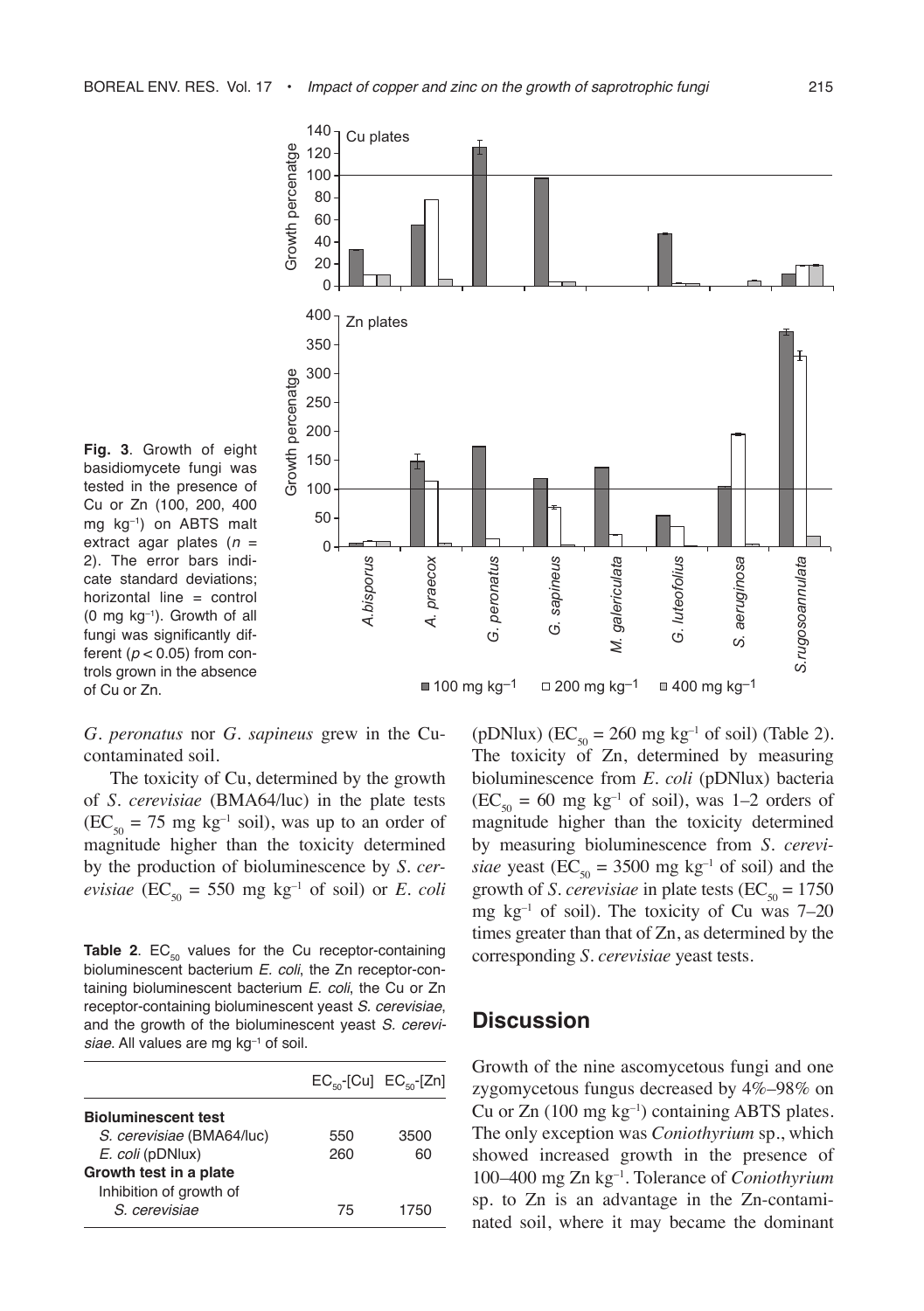fungus. The toxic effects of heavy metals on fungal growth and development vary among species (Gadd 1993, Plaza *et al.* 1998). In an agar plate assay, Arnebrant *et al.* (1987) tested the effect of Cu  $(0-1600 \text{ mg kg}^{-1})$  on growth of various ascomycetous fungi, and reported  $EC_{50}$  values for *Beauveria bassiana* (EC<sub>50</sub> =  $250 \text{ mg kg}^{-1}$ ), *Verticillium* spp. (EC<sub>50</sub> = 170–400 mg kg<sup>-1</sup>), *Penicillium brevicompactum* (EC<sub>50</sub> = 490 mg kg<sup>-1</sup>), *Mortierella* sp. (EC<sub>50</sub> = 41–65 mg kg<sup>-1</sup>), *Oidiodendron* sp. ( $EC_{50} = 87$  mg kg<sup>-1</sup>) and *Penicillium* sp. (EC<sub>50</sub> =  $44 - 98$  mg kg<sup>-1</sup>). A novel finding of the present study was that growth of the ascomycetes *Chaetomium* sp., *Gliocladium* sp., *Sordaria* sp., *Cylindrocarpon* sp., *Pyrenophora* sp., *Coniothyrium* sp., *Alternaria* sp., *Fusarium* sp*.* and *Epicoccum* sp*.* was affected by Cu, as was observed for the other ascomycetous species tested by Arnebrant *et al.* (1987). The novel finding is that growth of the ascomycetes, *Chaetomium* sp., *Gliocladium* sp., *Sordaria* sp., *Cylindrocarpon* sp., *Pyrenophora*  sp., *Coniothyrium* sp., *Alternaria* sp., *Fusarium*  sp.*,* and *Epicoccum* sp., in the present study was sensitive to Zn even at a slightly higher Zn concentration, which equals the mean value (57 mg  $Zn$  kg of soil<sup>-1</sup>) in the natural Finnish environment (Anon. 2007). Our results indicate that ascomycetes *Chaetomium* sp., *Gliocladium* sp., *Sordaria* sp., *Cylindrocarpon* sp., *Pyrenophora*  sp., *Coniothyrium* sp., *Alternaria* sp., *Fusarium*  sp. and *Epicoccum* sp*.* are vulnerable even in

slightly Cu- or Zn-contaminated soils. Toxicity of Cu and Zn was determined by measuring the bioluminescence of *S. cerevisiae* and *E. coli* in the presence of these metals in soil. Cu was 7–20 times more toxic than Zn in the corresponding *S. cerevisiae* yeast tests, whereas Zn was 4 times more toxic than Cu in the *E. coli* bacterial test. Growth of *S. cerevisiae* yeast in plate tests was more sensitive to Cu and Zn than inhibition of bioluminescence in the *S. cerevisiae* yeast tests. Luciferases are suitable for measuring toxicity because signal production depends on the presence of viable cells containing cellular ATP (Fan and Wood 2007). Furthermore, the signal degenerates rapidly upon cell death. The genes involved in Cu resistance in yeasts include the metallothionein protein CUP2, which is a Cu-binding factor (Jin *et al.* 2008), and CUP1, which binds both Cu and Zn (Stroobants *et al.* 2009). Zn resistance may be conferred by several genes that function mainly in the processes of vacuole organization and biogenesis (Jin *et al.* 2008). Cu inhibited growth of the basidiomycetous and ascomycetous fungi in the ABTS plate tests  $(200-400 \text{ mg Cu kg}^{-1})$ . Ni inhibited growth of *A. bisporus*, *A. praecox*, *G. peronatus*, *G. sapineus*, *M. galericulata*, *G. luteofolius*, *S. aeruginosa* and *S. rugosoannulata* at lower concentrations (20 mg kg–1) (Lankinen *et al.* 2011) than those of Cu. This indicates that Cu is less toxic than Ni to the tested basidiomycetes. Soares *et al.* (2003) measured toxicity of Cu to starved yeast cells in solution, and reported an  $EC_{50}$  value of 200 mg Cu dm<sup>-3</sup>. This value was lower than the  $EC_{50}$  value measured for the inhibition of bioluminescence for *S. cerevisiae* yeast in the soil tests reported here, because of a lower bioavailability of Cu in soil than in solution due to binding of Cu into the soil particles.

Our results showed that among the basidiomycetes tested, *A. praecox* grew best in Cu or Zn containing soil plates. Kähkönen *et al.* (2008) showed that *A. praecox* and *G. peronatus* were the best growing fungi in Pb-contaminated soil  $(40 \text{ mg Pb kg}^{-1} \text{ of soil})$ . The contamination limits set by the Finnish Government are 150–200 mg Cu kg soil<sup>-1</sup> and 250–400 mg Zn kg soil<sup>-1</sup> (Anon. 2007). The mean values in the natural Finnish environment are 57 mg Zn  $kg<sup>-1</sup>$  soil and 20 mg Cu kg–1 soil (Anon. 2007). Soils polluted with organic compounds commonly also contain heavy metals, which decrease the ability of fungi to degrade xenobiotic compounds during bioremediation (Gadd 1993, Baldrian 2003, Park *et al.* 2009). The ascomycete *Fusarium oxysporum* GJ4 is able to use phenol as a sole carbon source, but is unable to degrade phenol at concentrations greater than 126 mg  $Cu<sub>2</sub>O$  dm<sup>-3</sup> in a liquid growth medium (Park *et al.* 2009). Mineralization of phenanthrene was reported to decrease in soil contaminated with 700 mg Cu  $kg^{-1}$  of soil as compared with that in non-contaminated soil (Sokhn *et al.* 2001). Cu and Zn can affect competition between indigenous soil fungi and fungal inocula during bioremediation. Resistant fungal species are commonly present at low rates of occurrence in non-contaminated soils, but can become dominant in soils contaminated with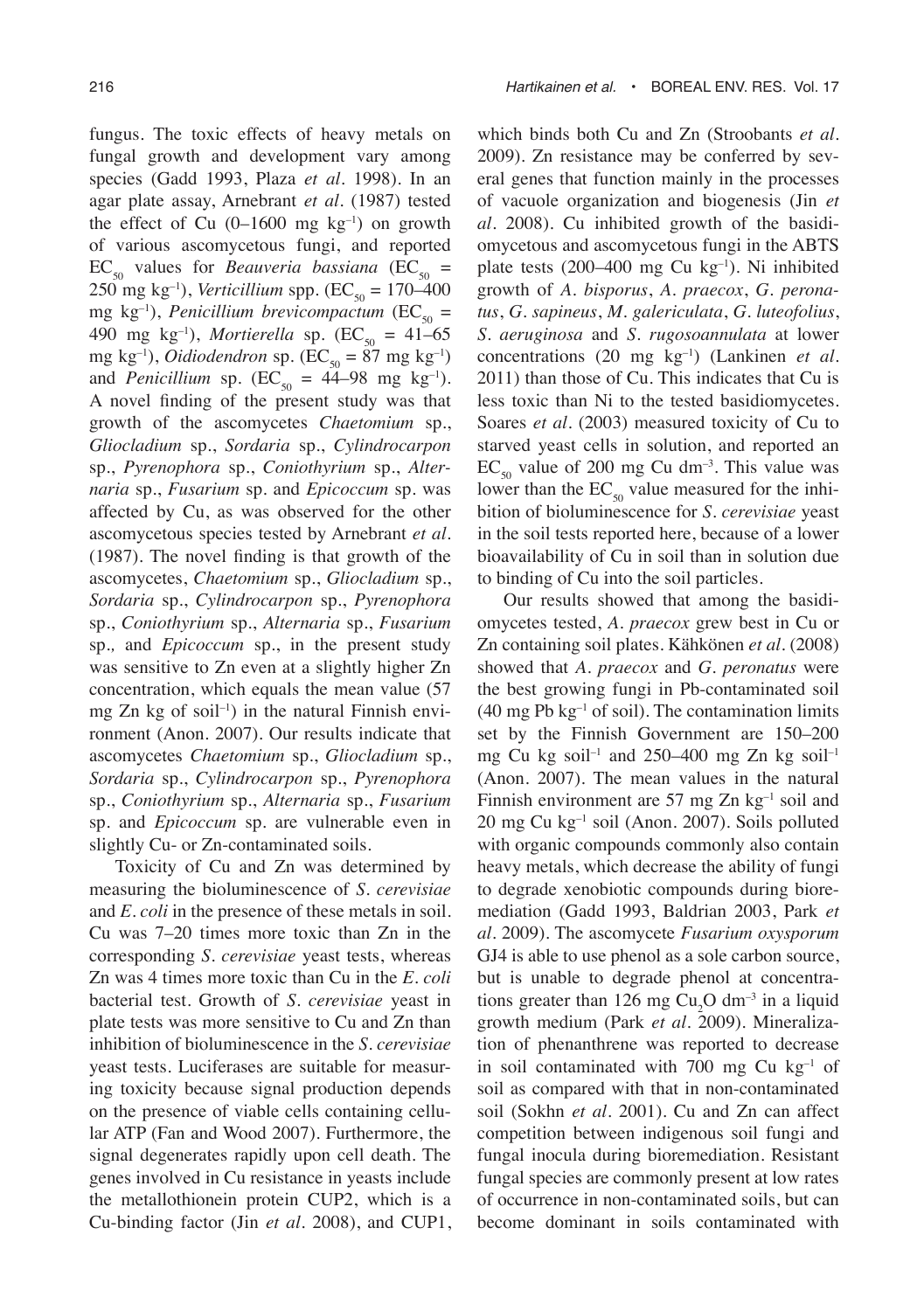toxic metals (Kunito *et al.* 1998). Amongst the fungi tested, the basidiomycetes were more tolerant to Zn than the ascomycetes and the zygomycete, and exhibited even increased growth in plates containing Zn at concentrations of 100– 200 mg kg–1. However, in plates containing 400 mg Zn kg–1, growth of all ascomycetes and the zygomycete was greater than that of the basidiomycetes. The results indicate changes in the fungal communities exposed to varying concentrations of Zn, and differences in usefulness of ascomycetes, zygomycetes and basidiomycetes in bioremediation of Zn-contaminated soils. All of the ascomycetes and the zygomycete included in the study showed similar or better tolerance to Cu than the basidiomycetes tested, indicating that ascomycetes and the zygomycete are more suitable than basidiomycetes for the bioremediation of xenobiotics in the Cu-contaminated soil. Cu was more toxic than Zn to the ascomycetous and basidiomycetous fungi tested in the present study. Therefore, Cu may have a greater effect than Zn on the competition between fungal species, and on the structure of fungal communities in contaminated soil.

# **Conclusions**

Eighteen taxonomically distinct fungi belonging to the ascomycetes, zygomycetes or basidiomycetes were tested for growth in the presence of Cu or Zn contamination. Growth of the ascomycetous fungi and the zygomycetous fungus was less affected by Zn than Cu indicating that the ascomycetous fungi and the zygomycetous fungus are more suitable for bioremediation of xenobiotics in the Zn than Cu contaminated soil. *Sordaria* sp. was the most sensitive and *Coniothyrium* sp. was the most tolerant ascomycetous fungus to both Zn and Cu in the ABTS plate cultures. Our results show that the basidiomycetous fungi tolerated lower Zn concentrations better than the ascomycete and zygomycete fungi, but the opposite occurred at higher Zn concentrations. This indicates that changes in fungal communities occur with changing Zn concentrations. The bioluminescent bacterium *E. coli* was up to 60-fold more sensitive to Zn than the bioluminescent yeast *S. cerevisiae*, indicating that fungi (yeasts) are more tolerant to Zn than bacteria. Cu was 7–20 fold more toxic than Zn, as evidenced by the *S. cerevisiae* yeast tests. All tested fungi groups (ascomycetes, zygomycetes and basidiomycetes) tolerated Zn better than Cu.

*Acknowledgments*: We thank the Maj and Tor Nessling foundation for financial support.

# **References**

- Aelion C.M., Davis H.T., McDermott S. & Lawson A.B. 2009. Soil metal concentrations and toxicity: Associations with distances to industrial facilities and implications for human health. *Sci. Total Environ*. 407: 2216– 2223.
- Anon. 2007. *Valtioneuvoston asetus 214/2007 maaperän pilantuneisuuden ja puhdistustarpeen arvioinnista*. Available at http://www.finlex.fi/fi/laki/alkup/2007/20070214.
- Arnebrant K., Bååth E. & Nordgren A. 1987. Copper tolerance of microfungi isolated from polluted and unpolluted forest soil. *Mycologia* 79: 890–895.
- Baldrian P. 2003. Interactions of heavy metals with white-rot fungi. *Enzyme Microb. Technol*. 32: 78–91.
- Brock E.H., Ketterings Q.M. & McBride M. 2006. Copper and zinc accumulation in poultry and dairy manureamended fields. *Soil Sci.* 171: 388–399.
- Chander K., Dyckmans J., Joergensen R.G., Mayer B. & Raubuch M. 2001. Different sources of heavy metals and their long-term effects on soil microbial properties. *Biol. Fertil. Soils* 34: 241–247.
- Chopin E.I.J. & Alloway B.J. 2007. Trace element partitioning and soil particle characterisation around mining and smelting areas at Tharsis, Ríotinto and Huelva, SW Spain. *Sci. Tot. Environ.* 373: 488–500.
- Coppolecchia D., Puglisi E., Vasileiadis S., Suciu N., Hamon R., Beone G.M. & Trevisan M. 2011. Relative sensitivity of different soil biological properties to zinc. *Soil Biol. Biochem*. 43: 1798–1807.
- Durrens P. 1981. The phenoloxidases of the ascomycete *Podospora anserina*: the three forms of the major laccase activity. *Arch. Microbiol.* 130: 121–124.
- Engh I., Nowrousian M. & Kück U. 2007. Regulation of melanin biosynthesis via the dihydroxynaphthalene pathway is dependent on sexual development in the ascomycete *Sordaria macrospora*. *FEMS Microbiol. Lett.* 275: 62–70.
- Fan F. & Wood K.V. 2007. Bioluminescent assays for highthroughput screening. *Assay Drug Dev. Technol.* 5: 127–136.
- Fernández-Calviño D., Soler-Rovira P., Polo A., Díaz-Raviña M., Arias-Estévez M. & Plaza C. 2010. Enzyme activities in vineyard soils long-term treated with copperbased fungicides. *Soil Biol. Biochem.* 42: 2119–2127.
- Frostegård Å., Tunlid A. & Bååth E. 1993. Phospholipid fatty acid composition, biomass and activity of microbial communities from two soil types experimentally